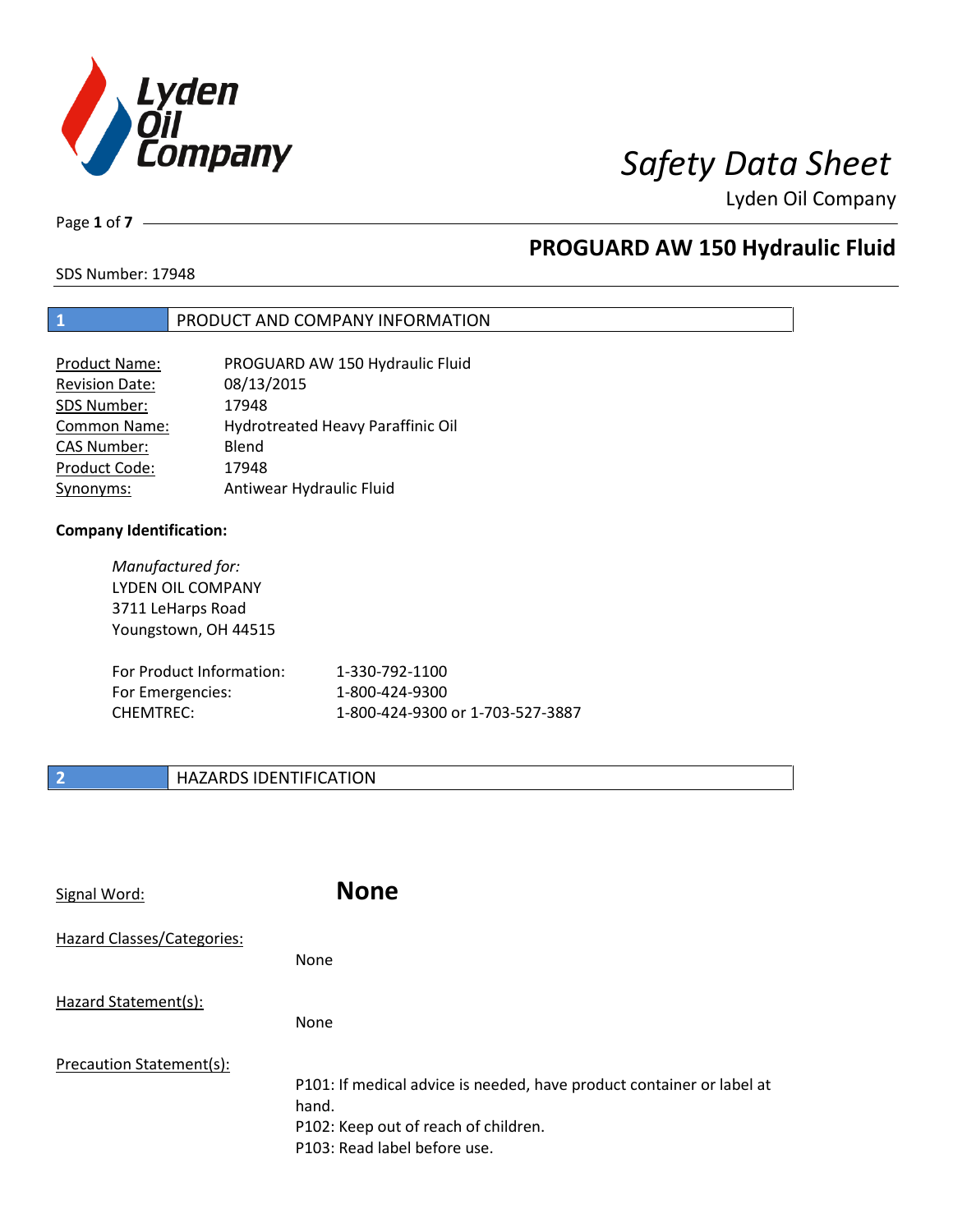

Page **2** of **7**

# **PROGUARD AW 150 Hydraulic Fluid**

SDS Number: 17948

Other Hazard Statement(s):

Repeated exposure may cause skin dryness or cracking.

|  | COMPOSITION / INFORMATION ON INGREDIENTS |  |
|--|------------------------------------------|--|
|--|------------------------------------------|--|

Ingredients:

*Mixture of the substances listed below with nonhazardous additions.*

| <b>Chemical Name</b>                                      | <b>CAS Number</b> | Percentage |
|-----------------------------------------------------------|-------------------|------------|
| Distillates (petroleum), solvent-dewaxed heavy paraffinic | 64742-65-0        | >98        |
| Additives                                                 | Proprietary       |            |

*\*Any concentration shown as a range is to protect confidentiality or is due to batch variation.*

| <b>AACACURECT</b><br>$\overline{4}$<br>$\sim$ close $\sim$<br>T AID MEASURES<br>כחו |  |
|-------------------------------------------------------------------------------------|--|
|                                                                                     |  |

### Description of First Aid Measures:

| Inhalation:   | No treatment necessary under normal conditions of use. If                                                         |
|---------------|-------------------------------------------------------------------------------------------------------------------|
|               | symptoms persist, obtain medical advice.                                                                          |
| Skin Contact: |                                                                                                                   |
|               | Wash with soap and water. Remove contaminated clothing and wash<br>before reuse. Get medical attention if needed. |
| Eye Contact:  |                                                                                                                   |
|               | Rinse opened eye for several minutes under running water. If<br>symptoms persist, consult medical attention.      |
| Ingestion:    |                                                                                                                   |
|               | Rinse mouth with water. If symptoms develop, obtain medical<br>attention.                                         |

Symptoms and Effects, both acute and delayed:

No further relevent data available.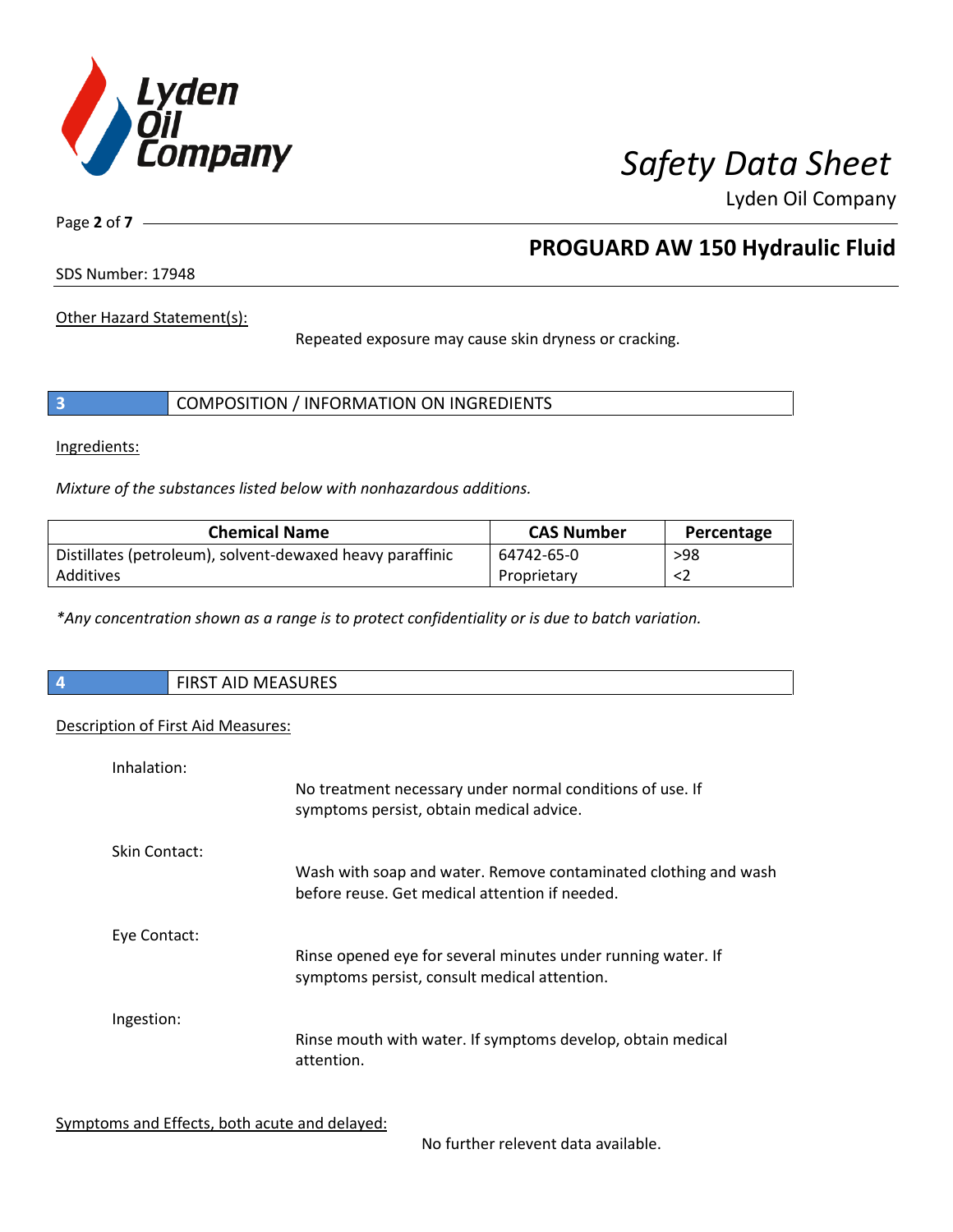

**PROGUARD AW 150 Hydraulic Fluid**

Lyden Oil Company

SDS Number: 17948

Page **3** of **7**

Recommended Actions:

Treat symptomatically. Call a doctor or poison control center for guidance.

| 5<br>FIRE FIGHTING MEASURES                           |                                                                                                                                                                                                   |
|-------------------------------------------------------|---------------------------------------------------------------------------------------------------------------------------------------------------------------------------------------------------|
| Recommended Fire-Extinguishing Equipment:             | Use dry powder, foam, or carbon dioxide fire<br>extinguishers. Water may be ineffective in fighting<br>an oil fire unless used by experienced fire fighters.                                      |
| Possible Hazards During a Fire:                       | Hazardous combustion products may include: A<br>complex mixture of airborne solid and liquid<br>particulates and gases (smoke). Carbon monoxide.<br>Unidentified organic and inorganic compounds. |
| Recommendations to Firefighters:                      | Proper protective equipment including breathing<br>apparatus.                                                                                                                                     |
| $6\overline{6}$<br><b>ACCIDENTAL RELEASE MEASURES</b> |                                                                                                                                                                                                   |
| <b>Personal Precautions:</b>                          | Avoid contact with skin, eyes, and clothing.<br>Keep away from sources of ignition.                                                                                                               |
| <b>Emergency Procedures:</b>                          | Contain spilled material, collect in suitable and<br>properly labled containers.                                                                                                                  |
| <b>Environmental Precautions:</b>                     | Do not allow to reach sewage system or any water<br>course.<br>Do not allow to enter ground waters.                                                                                               |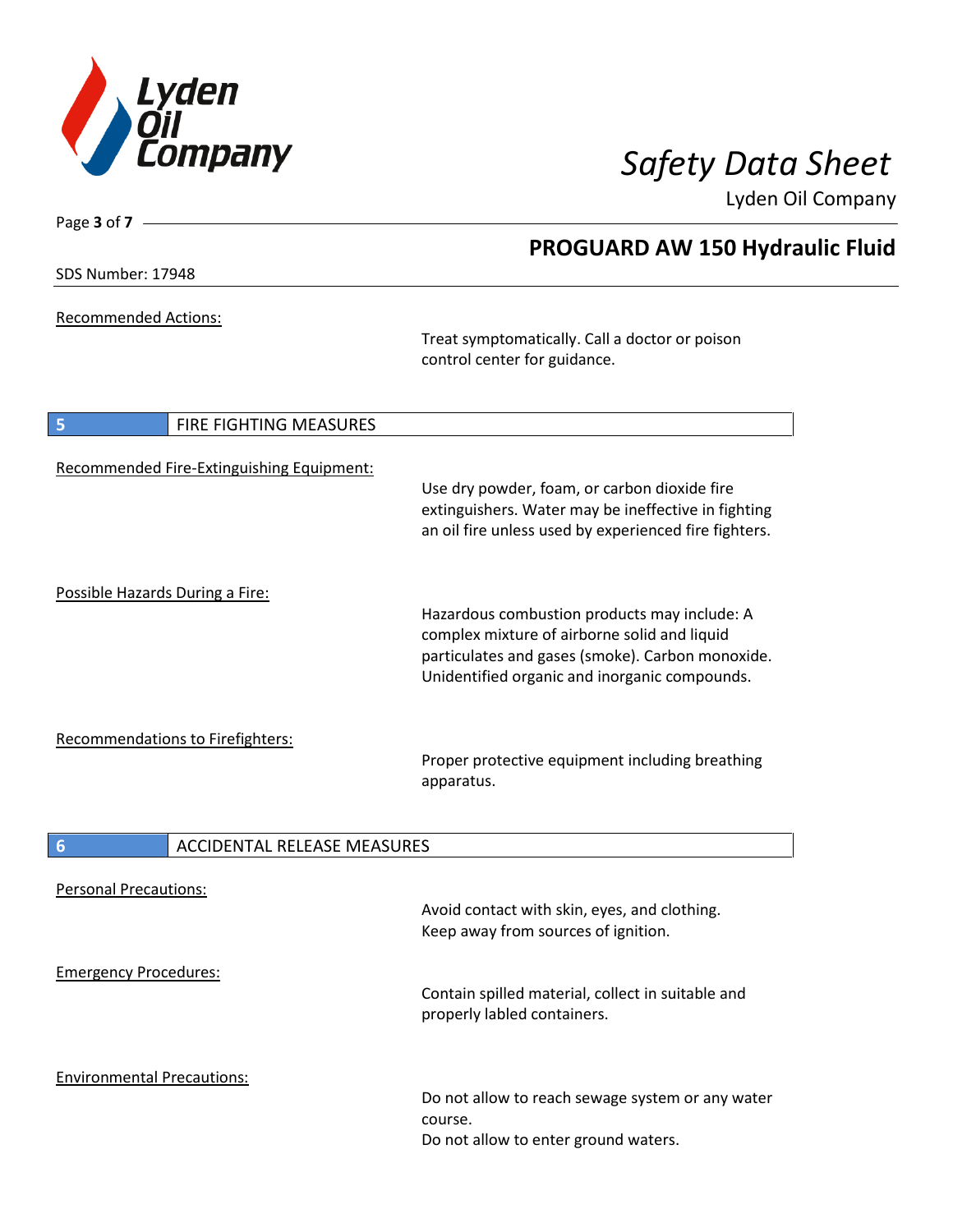

Page **4** of **7**

# **PROGUARD AW 150 Hydraulic Fluid**

SDS Number: 17948

Cleanup Procedures:

Pick up excess with inert absorbant material.

| $\overline{7}$               | HANDLING AND STORAGE |
|------------------------------|----------------------|
|                              |                      |
| <b>Handling Precautions:</b> |                      |

Handle with care and avoid spillage on the floor. Do not cut, weld, drill, grind, braze, or solder container.

Storage Requirements:

Keep container tightly sealed. Keep away from sources of ignition.

### **8** EXPOSURE CONTROLS / PERSONAL PROTECTION

### Exposure Limits:

-64742-65-0 Distillates (petroleum), solvent-dewaxed heavy paraffinic (>98%):

ACGIH TLV – Long-term value:  $5mg/m<sup>3</sup>$ OSHA PEL - Long-term value: 5mg/m<sup>3</sup>

### Engineering Controls:

All ventilation should be designed in accordance with OSHA standard (29 CFR 1910.94).

Personal Protective Equipment:

Wash hands before breaks and at the end of work. Use safety glasses and gloves.

### **9** PHYSICAL AND CHEMICAL PROPERTIES

Color: Amber Physical State: Liquid

Odor: Data not available Odor Threshold: Data not available pH: Data not available Melting Point: Data not available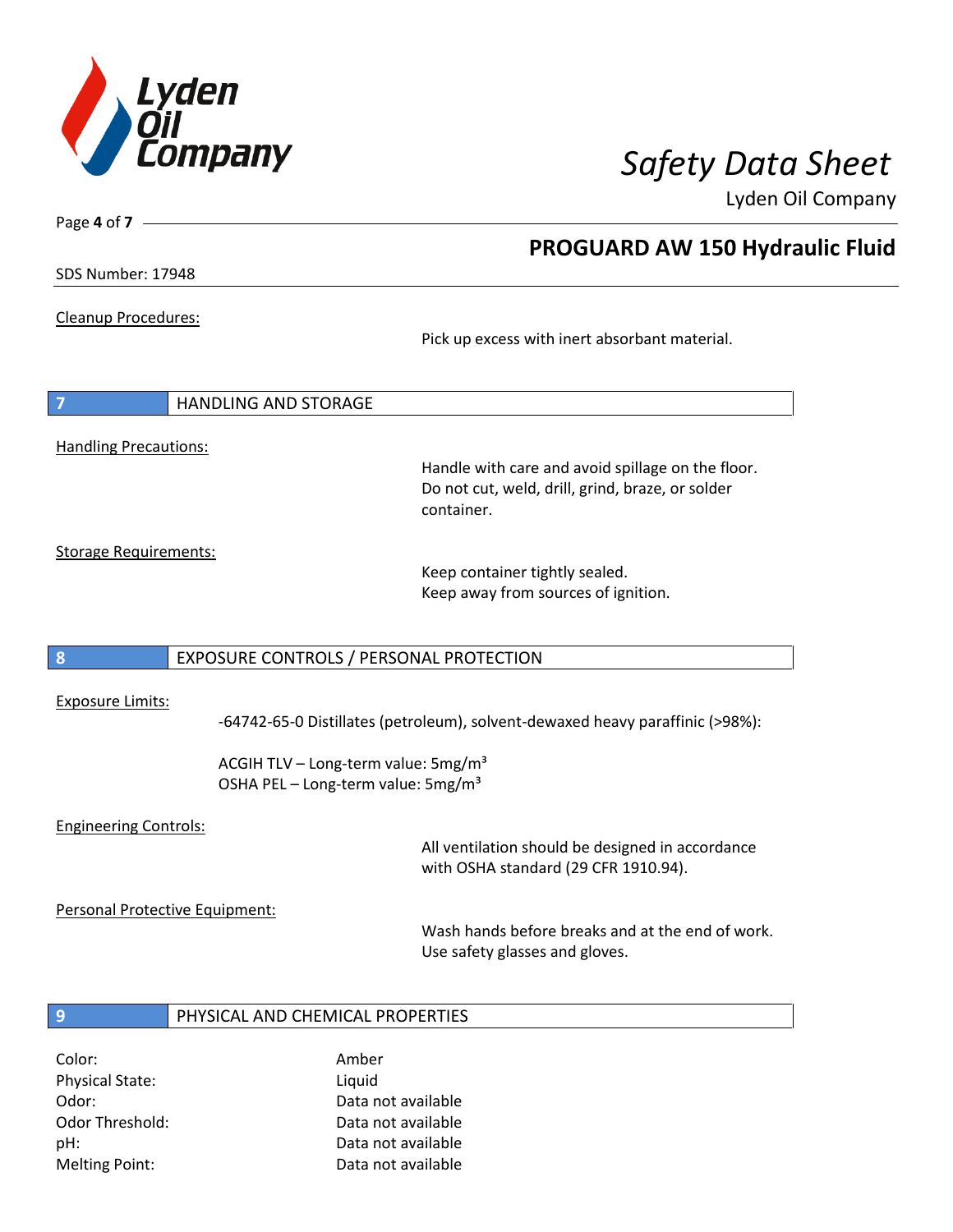

**PROGUARD AW 150 Hydraulic Fluid**

Lyden Oil Company

## SDS Number: 17948

Page **5** of **7**

| <b>Boiling Point:</b>             | $>425^\circ$ F                               |
|-----------------------------------|----------------------------------------------|
| <b>Boiling Range:</b>             | Data not available                           |
| Flash Point:                      | 176.7° C / 350.1° F (TCC Method)             |
| <b>Evaporation Rate:</b>          | Data not available                           |
| Flammability:                     | Data not available                           |
| <b>Flammability Limits:</b>       | Data not available                           |
| Vapor Pressure:                   | Data not available                           |
| Vapor Density:                    | Data not available                           |
| <b>Relative Density:</b>          | Data not available                           |
| Solubilities:                     | Insoluble in water                           |
| <b>Partition Coefficient:</b>     | Data not available                           |
| <b>Auto-Ignition Temperature:</b> | Data not available                           |
| Decomposition Temperature:        | Data not available                           |
| Viscosity:                        | 150 mm <sup>2</sup> /sec (kinematic at 40°C) |
|                                   |                                              |

# **10** STABILITY AND REACTIVITY

| Stability:                     | Stable under normal conditions.                                  |
|--------------------------------|------------------------------------------------------------------|
| Reactivity:                    | Not reactive under normal conditions.                            |
| <b>Conditions to Avoid:</b>    | Extreme temperature, sparks, open flame, and<br>direct sunlight. |
| <b>Hazardous Reactions:</b>    | No known hazardous reactions.                                    |
| Incompatible Materials:        | No further relevant information available.                       |
| <b>Decomposition Products:</b> | Hazardous decomposition products are not<br>expected to form.    |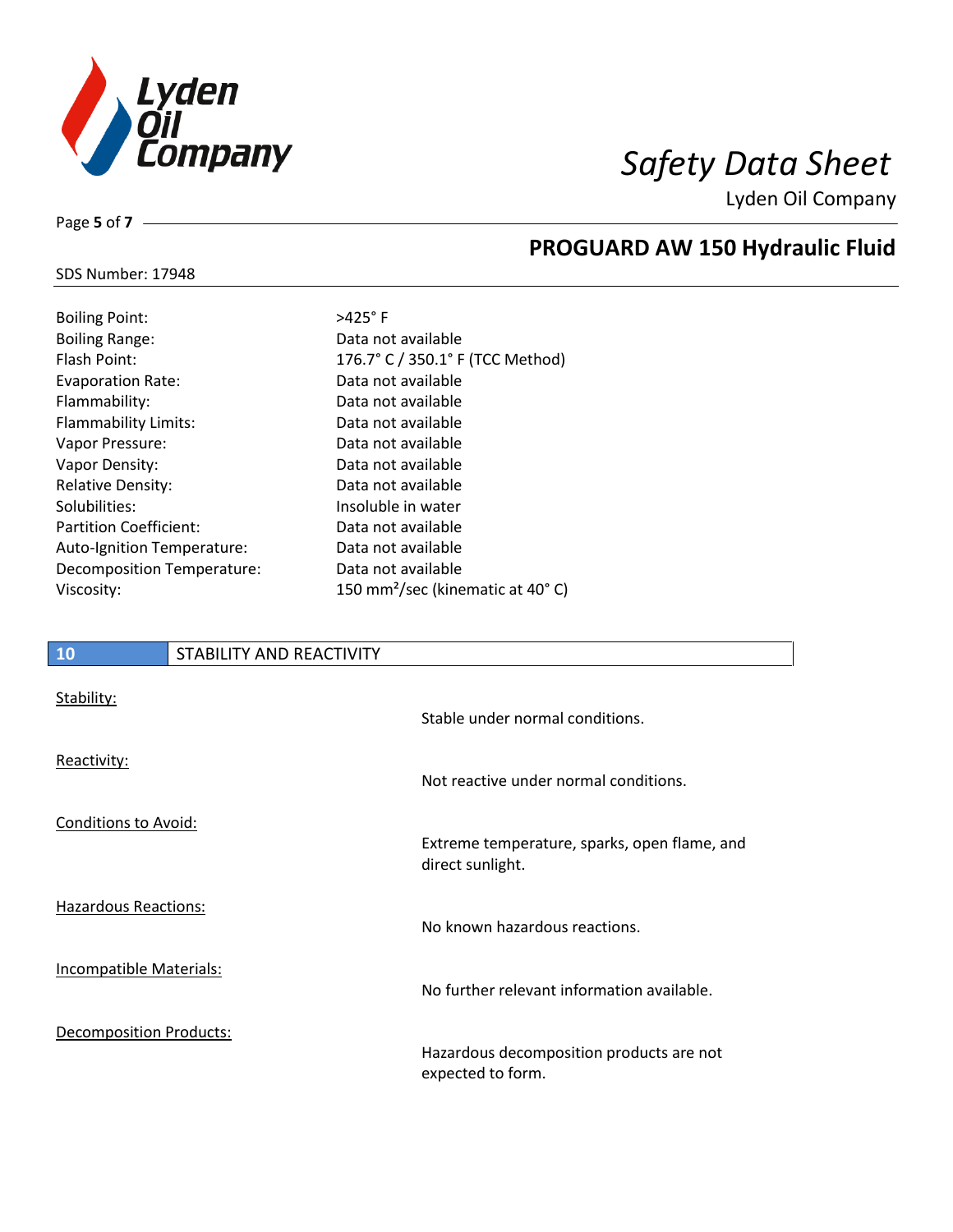

**PROGUARD AW 150 Hydraulic Fluid**

Lyden Oil Company

SDS Number: 17948

# **11** TOXICOLOGICAL INFORMATION Routes of Exposure: Skin and eye contact are the primary routes of exposure although exposure may occur following accidental ingestion. Exposure Effects: Repeated skin contact may cause dermatitis or an oil acne. Measures of Toxicity: No test data available. Carcinogenic/Mutagenic Precautions: Non-carcinogenic and not expected to be mutagentic. **12** ECOLOGICAL INFORMATION Ecological Precautions: Avoid exposing to the environment. Ecological Effects: No specific environmental or aquatic data available. **13** DISPOSAL CONSIDERATIONS Disposal Methods: Dispose of waste material in accordance with all local, state, and federal requirements. Disposal Containers: Use properly approved container for disposal. Special Precautions: Do not flush to surface waters or drains.

Page **6** of **7**